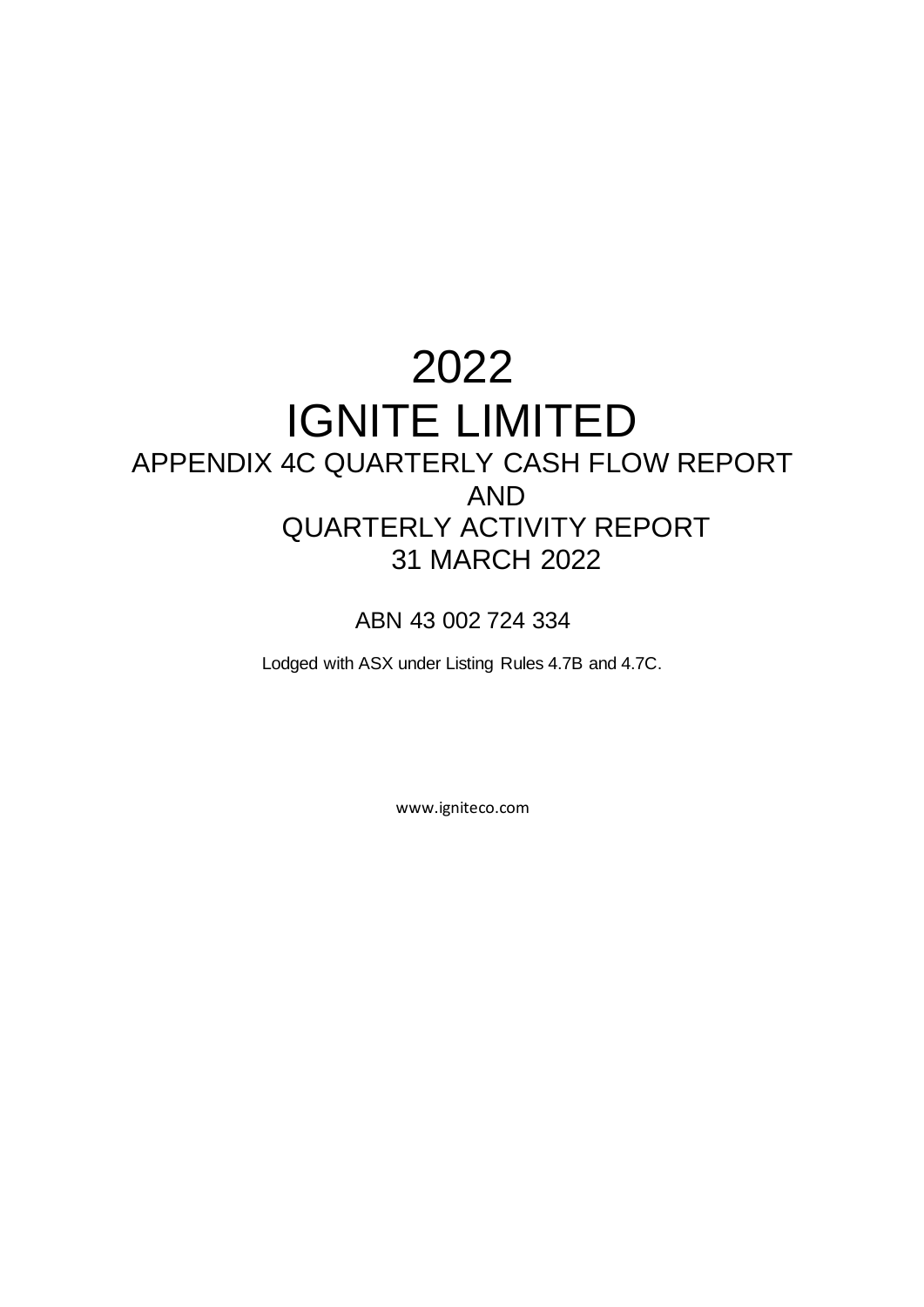## **Appendix 4C**

## **Quarterly Cash Flow Report for Entities Subject to Listing Rule 4.7B**

## **Name of entity** Ignite Limited **ABN Quarter ended ("current quarter")** 43 002 724 334 31 March 2022

| <b>Consolidated statement of cash flows</b> |                                                  | <b>Current</b><br>quarter<br>\$A'000 | Year to date<br>(9 months)<br>\$A'000 |
|---------------------------------------------|--------------------------------------------------|--------------------------------------|---------------------------------------|
| 1.                                          | Cash flows from operating activities             |                                      |                                       |
| 1.1                                         | Receipts from customers                          | 28,863                               | 95,289                                |
| 1.2                                         | Payments for                                     |                                      |                                       |
|                                             | research and development<br>(a)                  |                                      |                                       |
|                                             | (b)<br>product manufacturing and operating costs | (24, 232)                            | (79, 523)                             |
|                                             | advertising and marketing<br>(c)                 | (109)                                | (355)                                 |
|                                             | leased assets<br>(d)                             | (167)                                | (492)                                 |
|                                             | staff costs<br>(e)                               | (2,631)                              | (7, 354)                              |
|                                             | (f)<br>administration and corporate costs        | (1, 169)                             | (2, 274)                              |
| 1.3                                         | Dividends received (see note 3)                  |                                      |                                       |
| 1.4                                         | Interest received                                |                                      |                                       |
| 1.5                                         | Interest and other costs of finance paid         | (44)                                 | (119)                                 |
| 1.6                                         | Income taxes paid                                |                                      |                                       |
| 1.7                                         | Government grants and tax incentives             |                                      |                                       |
| 1.8                                         | Other (GST)                                      | (1, 872)                             | (6, 110)                              |
| 1.9                                         | Net cash used in operating activities            | (1, 361)                             | (938)                                 |
| 2.                                          | <b>Cash flows from investing activities</b>      |                                      |                                       |
| 2.1                                         | Payments to acquire or for:                      |                                      |                                       |
|                                             | entities<br>(a)                                  |                                      |                                       |
|                                             | (b)<br>businesses                                |                                      |                                       |
|                                             | property, plant and equipment<br>(c)             | (1)                                  | (5)                                   |
|                                             | (d)<br>investments                               |                                      |                                       |
|                                             | intellectual property<br>(e)                     |                                      |                                       |
|                                             | (f)<br>other non-current assets                  |                                      |                                       |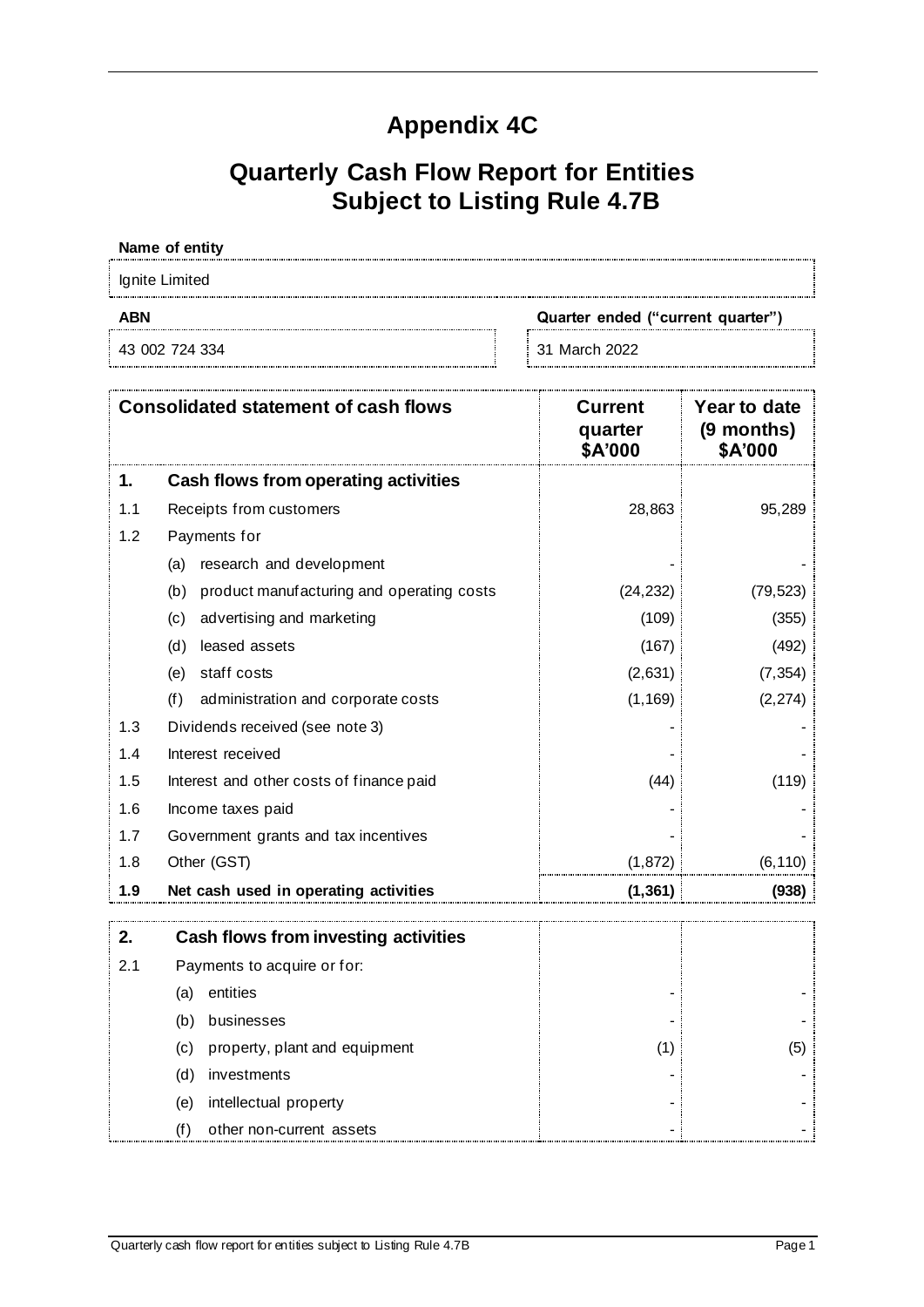|      | <b>Consolidated statement of cash flows</b>                                                | <b>Current</b><br>quarter<br>\$A'000 | Year to date<br>$(9$ months)<br>\$A'000 |
|------|--------------------------------------------------------------------------------------------|--------------------------------------|-----------------------------------------|
| 2.2  | Proceeds from disposal of:                                                                 |                                      |                                         |
|      | entities<br>(a)                                                                            |                                      |                                         |
|      | (b)<br>businesses                                                                          |                                      |                                         |
|      | property, plant and equipment<br>(c)                                                       |                                      |                                         |
|      | (d)<br>investments                                                                         |                                      |                                         |
|      | intellectual property<br>(e)                                                               |                                      |                                         |
|      | (f)<br>other non-current assets                                                            |                                      |                                         |
| 2.3  | Cash flows from loans to other entities                                                    |                                      |                                         |
| 2.4  | Dividends received (see note 3)                                                            |                                      |                                         |
| 2.5  | Other (reclassification of system implementation<br>costs)                                 |                                      |                                         |
| 2.6  | Net cash used in investing activities                                                      |                                      | (5)                                     |
| 3.   | Cash flows from financing activities                                                       |                                      |                                         |
|      | Proceeds from issues of equity securities                                                  |                                      |                                         |
| 3.1  | (excluding convertible debt securities)                                                    |                                      |                                         |
| 3.2  | Proceeds from issue of convertible debt securities                                         |                                      |                                         |
| 3.3  | Proceeds from exercise of options                                                          |                                      |                                         |
| 3.4  | Transaction costs related to issues of equity<br>securities or convertible debt securities |                                      |                                         |
| 3.5  | Proceeds from borrowings                                                                   | 1,490                                | 1,415                                   |
| 3.6  | Repayment of borrowings                                                                    |                                      |                                         |
| 3.7  | Transaction costs related to loans and borrowings                                          |                                      |                                         |
| 3.8  | Dividends paid                                                                             |                                      |                                         |
| 3.9  | Other (payment of lease liabilities)                                                       | (101)                                | (298)                                   |
| 3.10 | Net cash from financing activities                                                         | 1,389                                | 1,117                                   |
| 4.   | Net increase/ (decrease) in cash and cash                                                  |                                      |                                         |
|      | equivalents for the period                                                                 |                                      |                                         |
| 4.1  | Cash and cash equivalents at the beginning of the<br>period                                | 230                                  | 87                                      |
| 4.2  | Net cash used in operating activities (item 1.9<br>above)                                  | (1, 361)                             | (938)                                   |
| 4.3  | Net cash used in investing activities (item 2.6<br>above)                                  | (1)                                  | (5)                                     |
| 4.4  | Net cash from financing activities (item 3.10 above)                                       | 1,389                                | 1,117                                   |
| 4.5  | Effect of movement in exchange rates on cash held                                          | (5)                                  | (9)                                     |
| 4.6  | Cash and cash equivalents at the end of the<br>period                                      | 252                                  | 252                                     |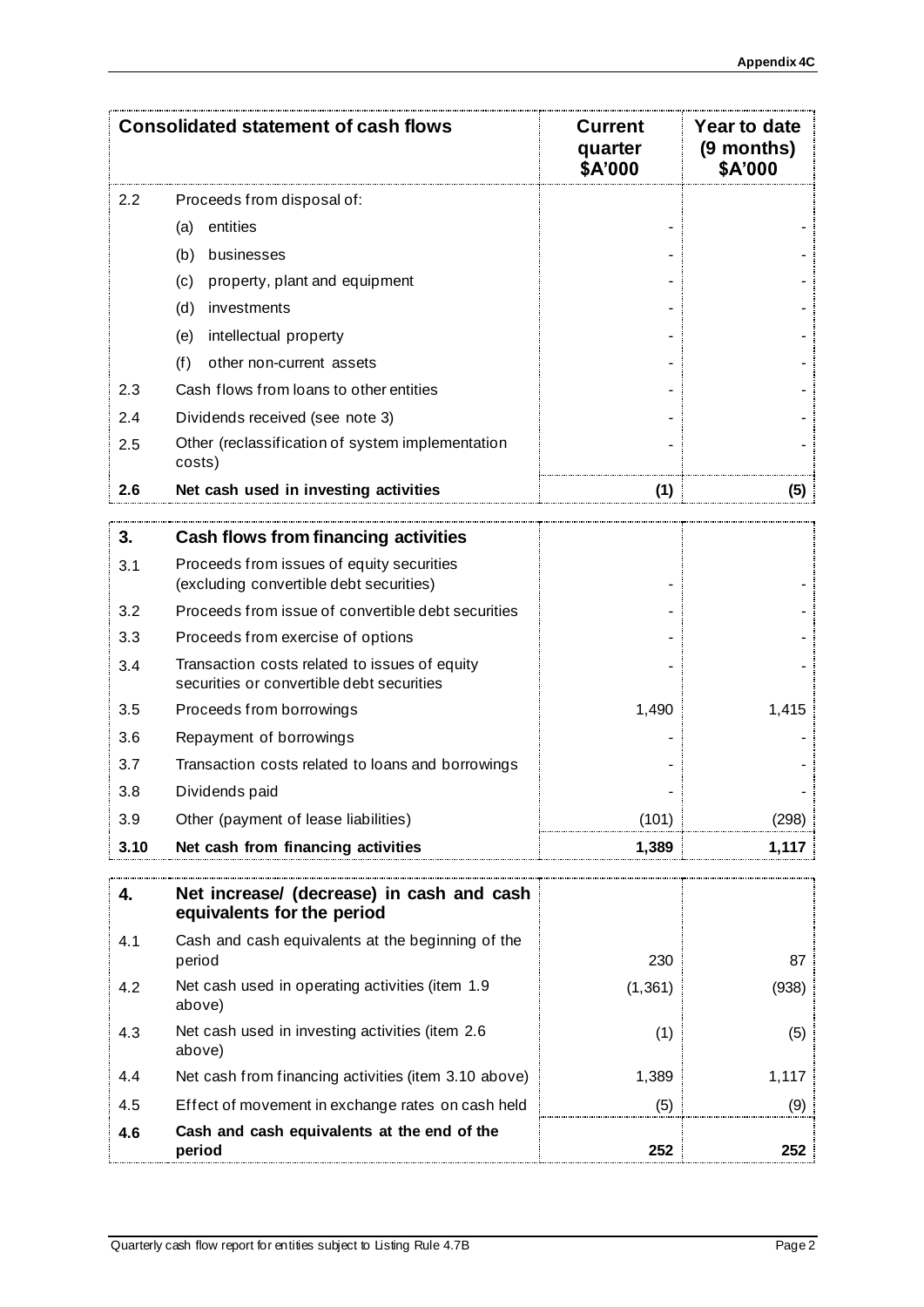| 5   | Reconciliation of cash and cash<br>equivalents<br>at the end of the quarter (as shown in the consolidated<br>statement of cash flows) to the related items in the accounts | <b>Current quarter</b><br>\$A'000 | <b>Previous</b><br>quarter<br>\$A'000 |
|-----|----------------------------------------------------------------------------------------------------------------------------------------------------------------------------|-----------------------------------|---------------------------------------|
| 5.1 | Bank balances                                                                                                                                                              | 252                               | 230                                   |
| 5.2 | Call deposits                                                                                                                                                              |                                   |                                       |
| 5.3 | <b>Bank overdrafts</b>                                                                                                                                                     |                                   |                                       |
| 5.4 | Other (provide details)                                                                                                                                                    |                                   |                                       |
| 5.5 | Cash and cash equivalents at end of quarter<br>(should equal item 4.6 above)                                                                                               | 252                               |                                       |

|     | Payments to related parties of the entity and their associates                                                                                              | Current<br>quarter<br>\$A'000 |
|-----|-------------------------------------------------------------------------------------------------------------------------------------------------------------|-------------------------------|
| 6.1 | Aggregate amount of payments to related parties and their associates<br>included in item $11$                                                               |                               |
| 6.2 | Aggregate amount of payments to related parties and their associates<br>included in item 2                                                                  |                               |
|     | Note: if any amounts are shown in items 6.1 or 6.2, your quarterly activity report must include a description of, and an<br>explanation for, such payments. |                               |

#### <sup>1.</sup> These amounts comprise the total fees paid to Directors of the Company during the quarter.

| 7.  | <b>Financing facilities</b><br>Note: the term "facility" includes all forms of financing<br>arrangements available to the entity.<br>Add notes as necessary for an understanding of the<br>sources of finance available to the entity.                                                                                                            | <b>Total facility</b><br>amount at<br>quarter end<br>\$A'000 | <b>Amount drawn</b><br>at quarter end<br>\$A'000 |
|-----|---------------------------------------------------------------------------------------------------------------------------------------------------------------------------------------------------------------------------------------------------------------------------------------------------------------------------------------------------|--------------------------------------------------------------|--------------------------------------------------|
| 7.1 | Loan facilities                                                                                                                                                                                                                                                                                                                                   |                                                              |                                                  |
| 7.2 | Credit standby arrangements                                                                                                                                                                                                                                                                                                                       |                                                              |                                                  |
| 7.3 | Other (debtor finance facility)                                                                                                                                                                                                                                                                                                                   | 6.155                                                        | 2.198                                            |
| 7.4 | <b>Total financing facilities</b>                                                                                                                                                                                                                                                                                                                 | 6.155                                                        | 2.198                                            |
|     |                                                                                                                                                                                                                                                                                                                                                   |                                                              |                                                  |
| 7.5 | Unused financing facilities available at quarter end                                                                                                                                                                                                                                                                                              |                                                              | 3.95.                                            |
| 7.6 | Include in the box below a description of each facility above, including the lender, interest rate, maturity date and<br>whether it is secured or unsecured. If any additional financing facilities have been entered into or are proposed to<br>be entered into after quarter end, include a note providing details of those facilities as well. |                                                              |                                                  |

The Company relies on a secured debtor finance facility provided by ScotPac Business Finance, expiring on 20 February 2025 (the "Facility"), to meet its working capital requirements. The maximum Facility amount is the lower of 85% of approved trade receivables or \$15,000k and is subject to certain drawdown conditions. As at 31 March 2022 the applicable interest rate was 6.06%.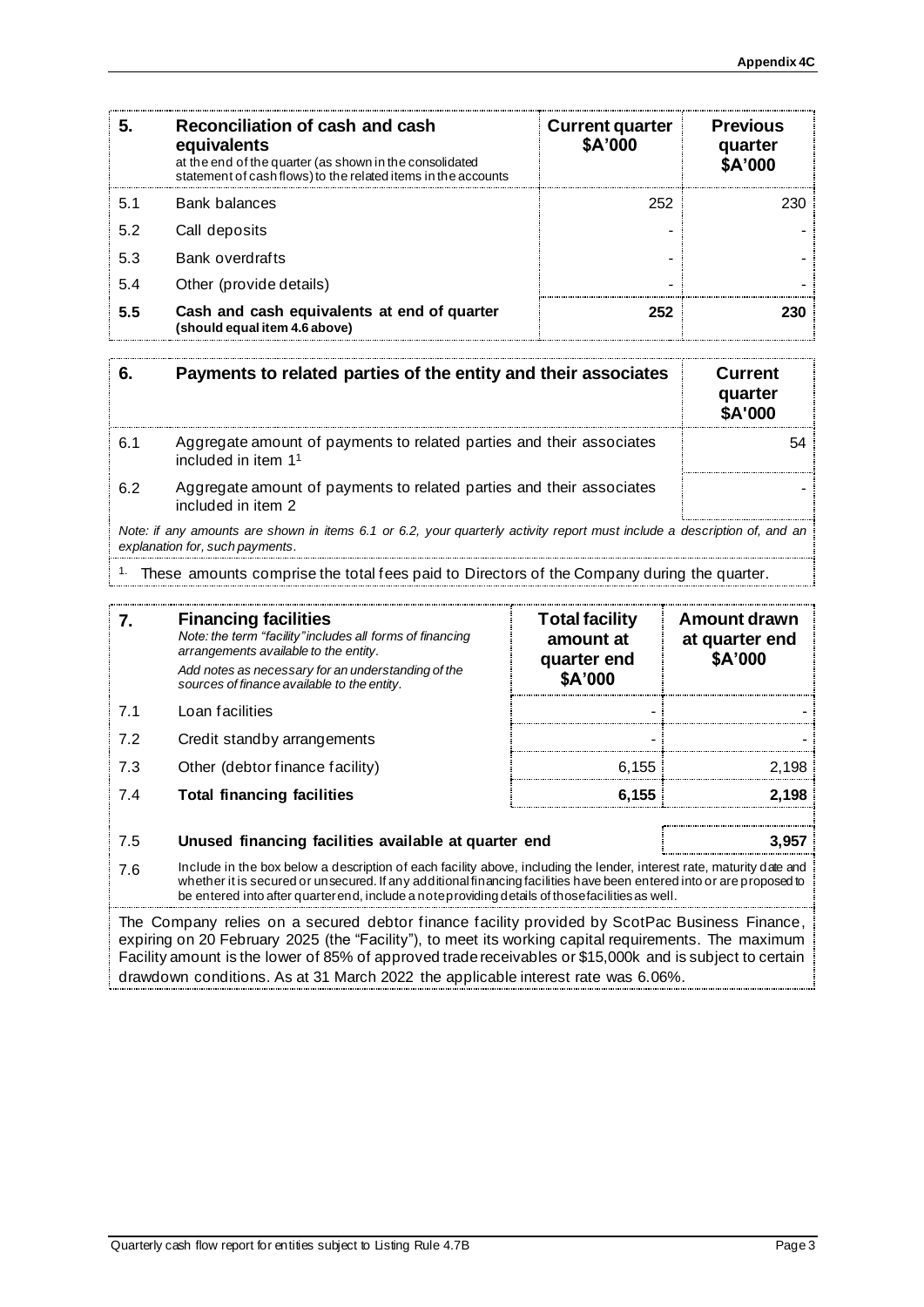| 8.  |                                                                                                                                                                                                                                 | Estimated cash available for future operating activities                                                      | \$A'000  |
|-----|---------------------------------------------------------------------------------------------------------------------------------------------------------------------------------------------------------------------------------|---------------------------------------------------------------------------------------------------------------|----------|
| 8.1 |                                                                                                                                                                                                                                 | Net cash used in operating activities (item 1.9)                                                              | (1, 361) |
| 8.2 | Cash and cash equivalents at quarter end (item 4.6)                                                                                                                                                                             |                                                                                                               | 252      |
| 8.3 |                                                                                                                                                                                                                                 | Unused finance facilities available at quarter end (item 7.5)                                                 | 3,957    |
| 8.4 | Total available funding (item $8.2 +$ item $8.3$ )                                                                                                                                                                              |                                                                                                               | 4,209    |
| 8.5 | Estimated quarters of funding available (item 8.4 divided by<br>item $8.1$ )                                                                                                                                                    |                                                                                                               | 3.09     |
|     | Note: if the entity has reported positive net operating cash flows in item 1.9, answer item 8.5 as "N/A". Otherwise, a<br>figure for the estimated quarters of funding available must be included in item 8.5.                  |                                                                                                               |          |
| 8.6 | If item 8.5 is less than 2 quarters, please provide answers to the following questions:                                                                                                                                         |                                                                                                               |          |
|     | 8.6.1<br>Does the entity expect that it will continue to have the current level of net operating<br>cash flows for the time being and, if not, why not?                                                                         |                                                                                                               |          |
|     | Answer: N/A                                                                                                                                                                                                                     |                                                                                                               |          |
|     | 8.6.2<br>Has the entity taken any steps, or does it propose to take any steps, to raise further<br>cash to fund its operations and, if so, what are those steps and how likely does it<br>believe that they will be successful? |                                                                                                               |          |
|     | Answer: N/A                                                                                                                                                                                                                     |                                                                                                               |          |
|     | Does the entity expect to be able to continue its operations and to meet its business<br>8.6.3<br>objectives and, if so, on what basis?                                                                                         |                                                                                                               |          |
|     | Answer: N/A                                                                                                                                                                                                                     |                                                                                                               |          |
|     |                                                                                                                                                                                                                                 | Note: where item 8.5 is less than 2 quarters, all of questions 8.6.1, 8.6.2 and 8.6.3 above must be answered. |          |

#### **Compliance statement**

- 1 This statement has been prepared in accordance with accounting standards and policies which comply with Listing Rule 19.11A.
- 2 This statement gives a true and fair view of the matters disclosed.

Date: 28 April 2022

Authorised by: By the Board of Directors

(Name of body or officer authorising release – see note 4)

#### **Notes**

- 1. This quarterly cash flow report and the accompanying activity report provide a basis for informing the market about the entity's activities for the past quarter, how they have been financed and the effect this has had on its cash position. An entity that wishes to disclose additional information over and above the minimum required under the Listing Rules is encouraged to do so.
- 2. If this quarterly cash flow report has been prepared in accordance with Australian Accounting Standards, the definitions in, and provisions of, *AASB 107: Statement of Cash Flows* apply to this report. If this quarterly cash flow report has been prepared in accordance with other accounting standards agreed by ASX pursuant to Listing Rule 19.11A, the corresponding equivalent standard applies to this report.
- 3. Dividends received may be classified either as cash flows from operating activities or cash flows from investing activities, depending on the accounting policy of the entity.
- 4. If this report has been authorised for release to the market by your board of directors, you can insert here: "By the board". If it has been authorised for release to the market by a committee of your board of directors, you can insert here: "By the [ *name of board committee* – *eg Audit and Risk Committee*]". If it has been authorised for release to the market by a disclosure committee, you can insert here: "By the Disclosure Committee".
- 5. If this report has been authorised for release to the market by your board of directors and you wish to hold yourself out as complying with recommendation 4.2 of the ASX Corporate Governance Council's *Corporate Governance Principles and Recommendations*, the board should have received a declaration from its CEO and CFO that, in their opinion, the financial records of the entity have been properly maintained, that this report complies with the appropriate accounting standards and gives a true and fair view of the cash flows of the entity, and that their opinion has been formed on the basis of a sound system of risk management and internal control which is operating effectively.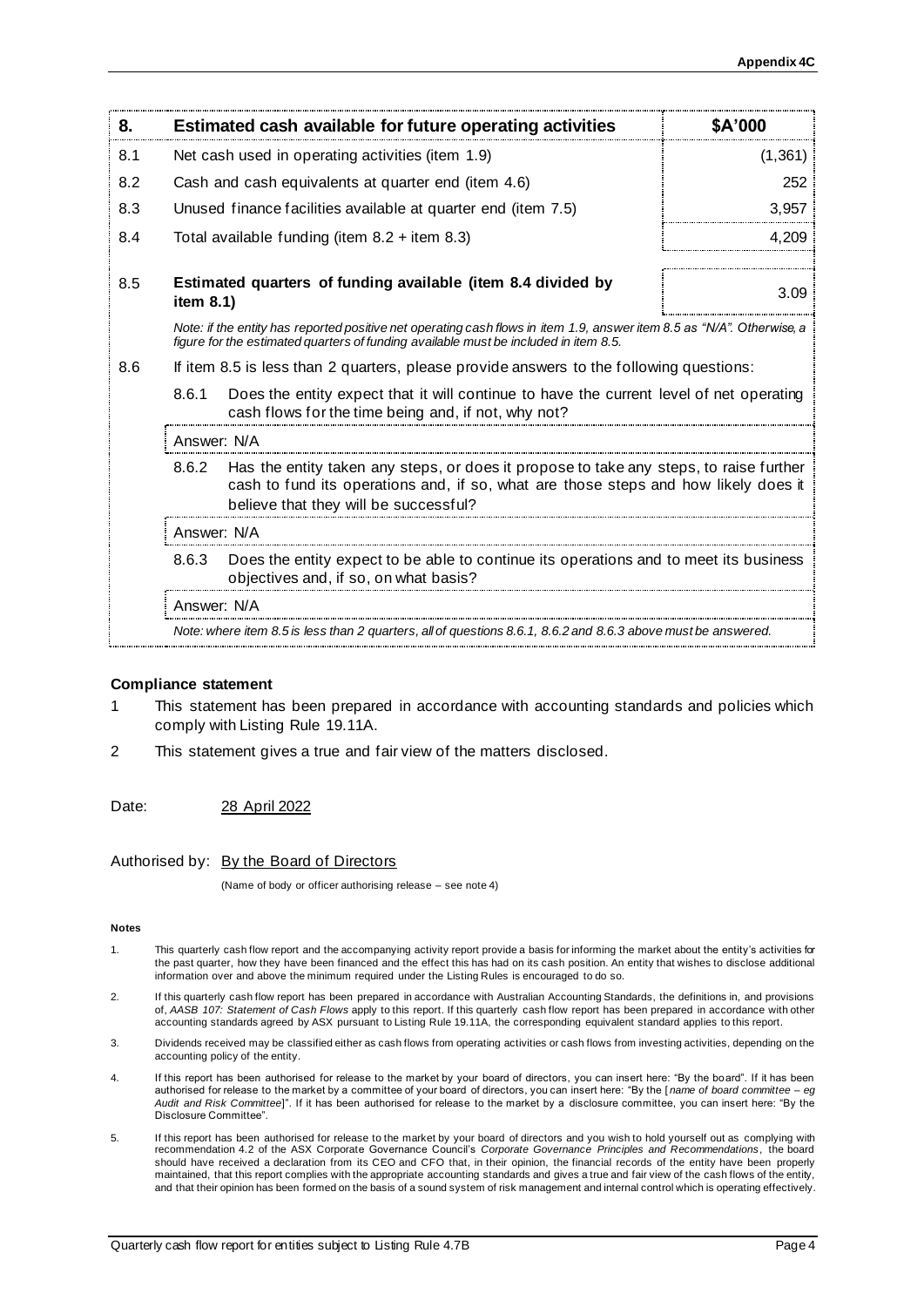### **Quarterly Activity Report for Entities Subject to Listing Rule 4.7C**

Ignite Limited (ASX: IGN) (the "Company") presents its unaudited Quarterly Activity Report for the quarter ended 31 March 2022.

#### **FINANCIAL SUMMARY**

The quarter ended 31 March 2022 reflected the following:

- Revenues of \$27,807k increased 1% against the comparative quarter in the 2021 financial year ("FY21");
- Gross profit of \$3,507k increased 10% against the comparative quarter in FY21, with the larger increase relative to the revenue increase due to the higher gross profit contribution from high margin permanent placements;
- Gross profit margin was 12.61%, up from 11.65% for the comparative quarter in FY21, due to the increase in the gross profit contribution from permanent placements;
- Cash receipts from customers were \$28,863k and payments for contingent labour were \$24,232k;
- Cash payments for staff costs were \$2,631k; and
- Net cash used in operating activities for the quarter was \$1,361k.

### **FINANCIAL UPDATE**

#### *Revenue*

During the quarter ended 31 March 2022 the Company generated revenues of \$27,807k, an increase of 1% against the comparative quarter in FY21.

The Company's business operations continued to be impacted by COVID-19 to different degrees during the quarter, with varying public health orders in place across States and Territories.

The Company's gross profit for the March 2022 quarter of \$3,507k, increased 10% against the comparative quarter in FY21. The larger increase in gross profit relative to the revenue increase was due to the higher gross profit contribution from high margin permanent placements.

Across all divisions, active contractors as at 31 March 2022 were 826 versus 882 as at 31 December 2021 and 889 as at 31 March 2021.

#### *Expenditure*

Contingent labour costs of \$24,300k for the March 2022 quarter were in line with the comparative quarter in FY21.

During the March 2022 quarter, total employee headcount increased by one versus the previous quarter and seven versus the comparative quarter in FY21 (a 10% increase in total headcount). Salary and oncosts increased 9% against the comparative quarter in FY21, primarily due to the hiring of several business leaders and recruitment consultants as well as the establishment and staffing of the national resource centre.

The March 2022 quarter saw a 34% increase in other operating costs relative to the comparative quarter in FY21. This increase arose mainly from increased marketing and advertising expenditure and the onetime costs associated with planned projects to implement two software as a service ("SaaS") platforms. These SaaS platforms are replacing the legacy financial system and the legacy customer and contractor management system supporting the On Demand IT Services division. There were also increases in underlying annual insurance premiums and advertising costs which will continue to be reflected in subsequent quarters.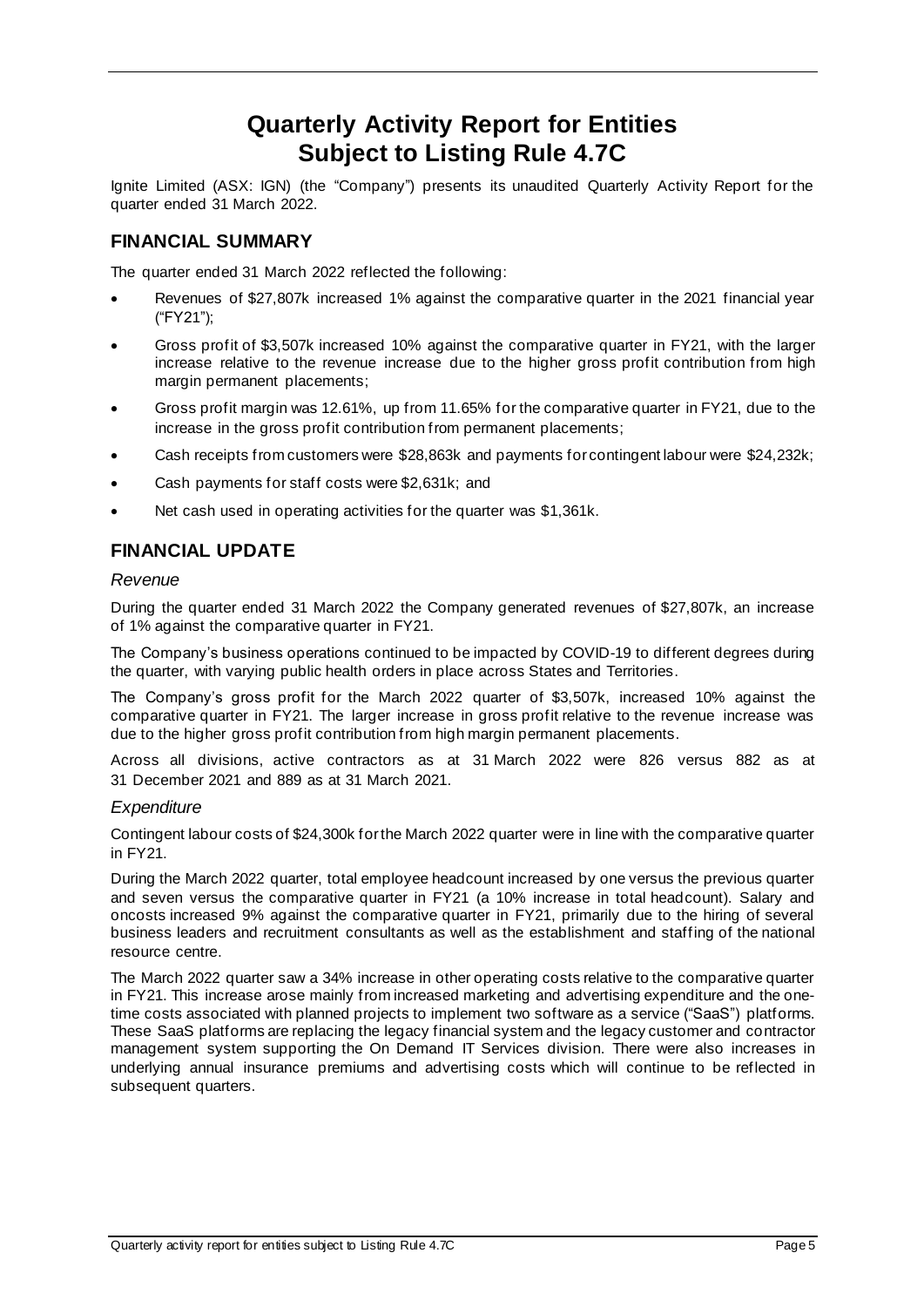#### *Cashflows*

Cash and cash equivalents as at 31 March 2022 were \$252k, largely in line with the \$230k as at 31 December 2021 and up from \$87k as at 31 March 2021. The net cash position for the March 2022 quarter increased by \$22k from the prior quarter, with net cash used in operating activities of \$1,361k and net cash used in investing activities of \$1k marginally exceeded in total by the cash received from financing activities of \$1,389k.

Cash receipts from customers were \$28,863k for the March 2022 quarter, down 12% on the December 2021 quarter (\$32,980k), while cash payments for contingent labour were \$24,232k, down 14% on the December 2021 quarter (\$28,108k). This cyclical trend is due to a combination of slower cash receipts from customers and lower customer billings as well as lower contractor pays flowing from reduced contractor hours worked in the first month of the quarter. Many customer offices close during the Christmas/New Year period and contractors also use the opportunity to take leave during that period. Cash receipts increased 5% while cash payments increased 3% on the comparative quarter in FY21.

Cash payments for staff costs in the March 2022 quarter were \$2,631k, a 5% decrease on the \$2,766k in the December 2021 quarter. The December 2021 quarter included additional payments in October 2021 related to FY21 commissions and short-term incentives and Queensland payroll tax relating to May, June and September 2020, deferred by the State Government due to COVID-19. Conversely, the March 2022 quarter included higher salary and oncosts associated with headcount increases as well as the payment of New South Wales payroll tax in January 2022 relating to the period from June to November 2020, also deferred by the State Government due to COVID-19.

Cash payments for administration and corporate costs in the March 2022 quarter were \$1,169k, a 111% increase on the December 2021 quarter, largely due to the payment of annual insurance premiums and other annual subscriptions.

#### **OPERATIONAL UPDATE**

#### *Specialist Recruitment*

During the March 2022 quarter the Specialist Recruitment business contributed a gross profit increase of 9% against the prior comparative period. Meanwhile, salary and on costs decreased 12% due to lower headcount, while other operating costs increased by 12% due to increased marketing and advertising expenditure.

The gross profit increase comprised a 68% increase in permanent placement revenue and a 1% increase in contingent labour gross profit against the comparative quarter in FY21 with customers opting to engage candidates on a permanent rather than contingent basis. The Federal Government business continues its robust performance while the Engineering vertical also continues to deliver a strong result this financial year.

The gross profit for the March 2022 quarter increased 7% on the December 2021 quarter due to a 41% increase in permanent placement revenue and a 1% increase in contingent labour gross profit.

The NSW and Victorian businesses delivered 8% and 4% improvements in gross profit, respectively versus the comparative quarter in FY21 due to stronger permanent placement revenue. The ACT business delivered a 10% improvement on the comparative quarter in FY21, driven by increases in both contingent labour and permanent placements. In the March 2022 quarter, the gross profit results for the three states improved against the December 2021 quarter lead by gains in permanent placement revenue, while the ACT also experienced an improvement in its contingent labour gross profit.

As at 31 March 2022 active contractors were 701 versus 750 as at 31 December 2021 and 732 as at 31 March 2021.

#### *On Demand IT Services*

The On Demand IT Services gross profit was in line with the comparative quarter in FY21. Meanwhile other operating costs increased significantly due to the costs associated with the project to implement a SaaS platform to replace the legacy customer and contractor management system. The March 2022 quarter gross profit increased 6% against the December 2021 quarter while other operating costs increased 48% due to the SaaS implementation costs. The business is slowly recovering from the operational impact of the COVID-19 lockdowns in NSW and Victoria in the first half of the 2022 financial year ("FY22").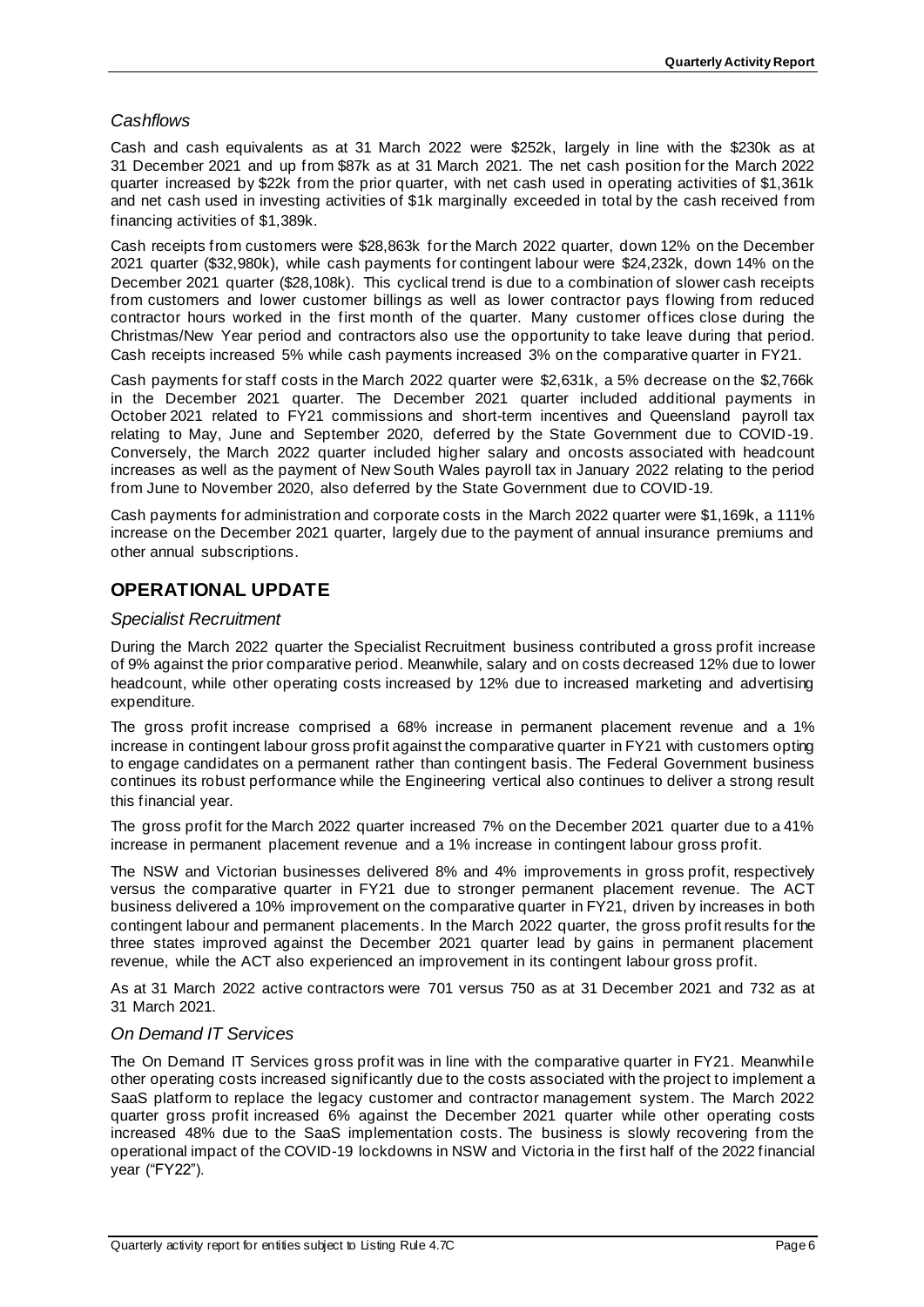#### *Talent Solutions*

For the March 2022 quarter Talent Solutions recorded a 69% improvement in gross profit against the comparative quarter in FY21, versus a 39% decrease in gross profit compared with the December 2021 quarter. The decrease relative to the prior quarter is the result of the completion of several projects commenced in the first half of FY22.

#### *Shared Services*

Net corporate overheads increased 20% against the comparative quarter in FY21, with salary and on costs increasing 16% and other operating costs increasing 27%. Salary and on costs increased largely due to the establishment of the national resource centre and the addition of staff as well as the timing of employee entitlements. The increase in other operating costs was mainly due to the project to implement a SaaS platform to replace the legacy financial system, as well as increases in annual insurance premiums. Interest expense on the debtor finance facility increased 25% against the comparative quarter in FY21 due to a slight deterioration in the debtors ageing and an increase in the total facility drawn down versus the December 2021 quarter. This was due to the timing of working capital early in the quarter flowing from the combination of slower cash receipts from customers and lower client billings due to the reduced contractor hours worked in the first month of the quarter.

The March 2022 quarter net corporate overheads increased 12% against the December 2021 quarter. This reflected a 10% increase in salary and oncosts due to the national resource centre staff as well as the timing of employee entitlements. In addition, there was a 13% increase in other operating costs due to the implementation of the SaaS platform and underlying increases in annual insurance premiums.

### **PAYMENTS TO RELATED PARTIES OF THE ENTITY AND THEIR ASSOCIATES**

Payments to related parties of the Company and their associates during the March 2022 quarter totalled \$54k, comprising the fees paid to the Directors of the Company.

#### **DEBTOR FINANCE FACILITY**

The Company relies on a secured debtor finance facility provided by ScotPac Business Finance expiring on 20 February 2025 ("Facility") to meet its working capital requirements. The maximum Facility amount is the lower of 85% of approved trade receivables or \$15,000k and is subject to certain drawdown conditions. The total available Facility as at 31 March 2022 was \$6,155k and the applicable interest rate was 6.06%.

### **OUTLOOK FOR THE FOURTH QUARTER 2022**

In the Specialist Recruitment division, customer demand for contingent labour is expected to continue at current levels during the June 2022 quarter across the Company's commercial customers and in particular, the Engineering vertical, which has delivered a consistent performance in the first nine months of FY22. Demand from the Company's Federal Government customer base in the IT vertical is expected to be slower due to the Federal Government election in May 2022.

Permanent placement volume, which is proportionately a small contributor to gross profit, has been strong in the March 2022 quarter and this momentum is expected to be maintained through the June 2022 quarter as businesses look to invest in resources for the 2023 financial year ("FY23").

The Specialist Recruitment division continues to actively source business leaders and recruitment consultants to join the business, with a focus on bolstering resources within the IT vertical across all geographic markets, to ensure adequate resources are available to capitalise on the long -term market opportunity.

The On Demand IT Services division is expected to finalise the replacement of its legacy customer and contractor management system during the June 2022 quarter. While the division's business operations were impacted by COVID-19 related public health orders and customer site closures in the first half of FY22, it is expected to deliver a better performance in the June 2022 quarter.

Talent Solutions has built out the skills and capabilities of the team with several new appointments during the quarter and is now focused on pursuing new project opportunities with existing and new customers. With a Federal Government election scheduled in May 2022, the division will likely experience slower customer demand during the June 2022 quarter.